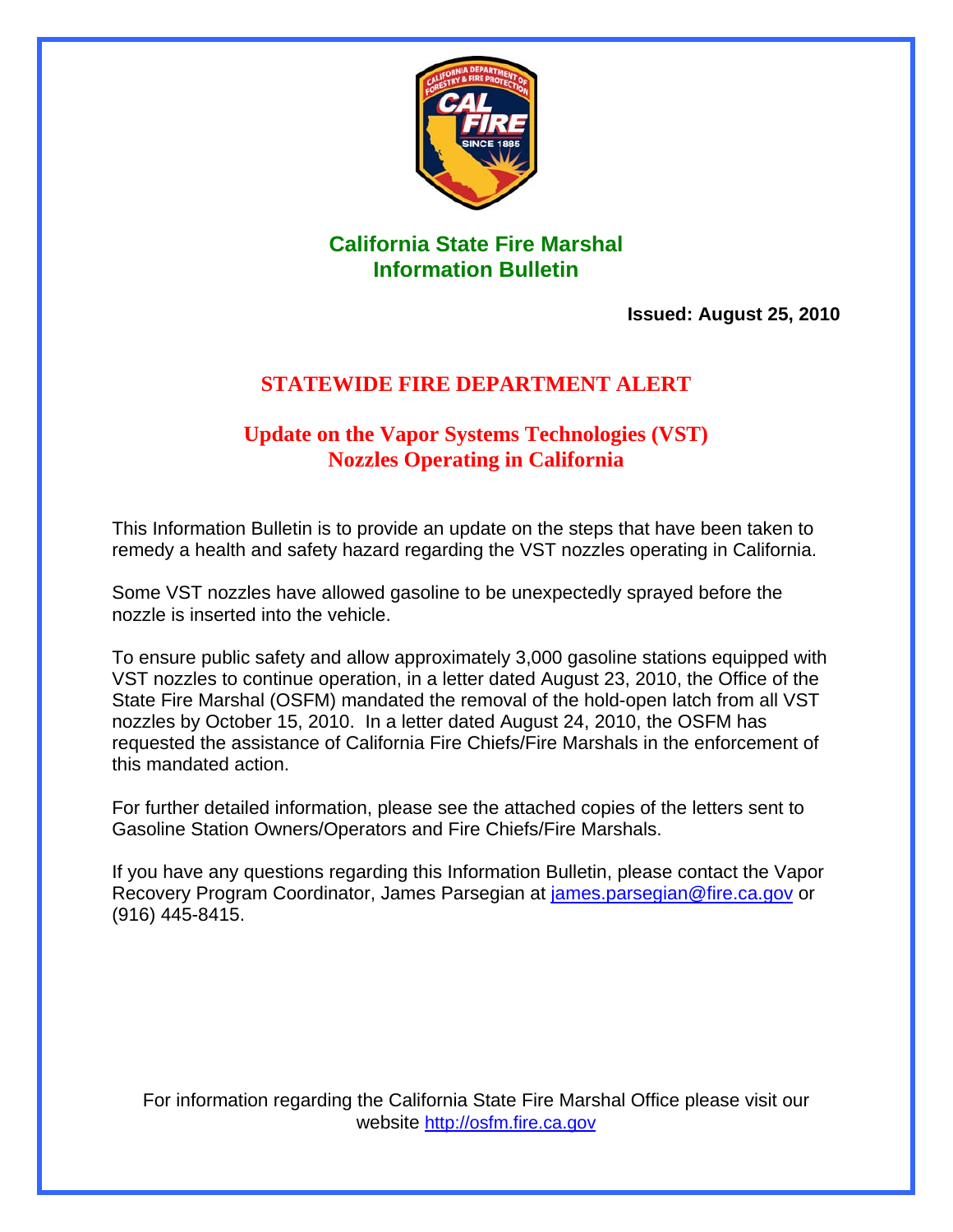

 **DEPARTMENT OF FORESTRY AND FIRE PROTECTION of the State Fire Marshal Office**  SACRAMENTO, CA 94244-2460 (916) 445-8200 Website: www.fire.ca.gov



August 23, 2010

Dear Gas Station Owners/Operators:

This letter is to inform you of a potential fire hazard involving Vapor System Technologies (VST) nozzles (Model VST-EVR-NB) installed in your station(s). Some VST nozzles have allowed gasoline to be unexpectedly sprayed before the nozzle is inserted into the vehicle. These events occur when the hold-open latch does not disengage following the prior refueling. To date thirteen (13) spraying incidents have been reported and confirmed by the California Air Resources Board (ARB). Seven (7) of these incidents involved consumers being sprayed with gasoline.

Spraying of gasoline is a highly dangerous fire and safety hazard. Therefore the Office of the State Fire Marshal (OSFM) and ARB have suspended enforcement of Health and Safety Code Section 41960.6 which requires nozzles to be equipped with a hold-open latch. This action only applies to VST brand nozzles referenced above. Furthermore, as authorized by Health and Safety Code Section 41956.1(b), the OSFM has determined that the VST nozzle, as currently certified with the hold-open latch, has created a hazard to the public health and welfare. The OSFM and ARB have revised their certification of the VST nozzle to require the hold-open latch be removed from the nozzle.

To ensure public safety and allow the approximately 3,000 gasoline stations equipped with VST nozzles **to continue their operations**, the OSFM hereby **mandates that the holdopen latch be removed from all VST nozzles**. Gasoline stations with VST nozzles must have the hold-open latch removed in order to remain in operation. It should be noted that the removal of the hold-open latch **does not exempt** gasoline station owners/operators from complying with the **ARB mandated inspection requirements**.

As a station owner or operator, you are obligated to remove the hold-open latches at your station by **October 15, 2010** in order to remain in operation. The removal must be performed by competent personnel, such as certified service station contractors. You may also wish to contact VST to ascertain their willingness to perform the latch removal.

The ARB is currently working with VST and other manufacturers on replacement nozzles. When these replacement nozzles become available, they will provide the station owners the option of replacing their current VST nozzles with a nozzle that provides a hold-open latch for their customers.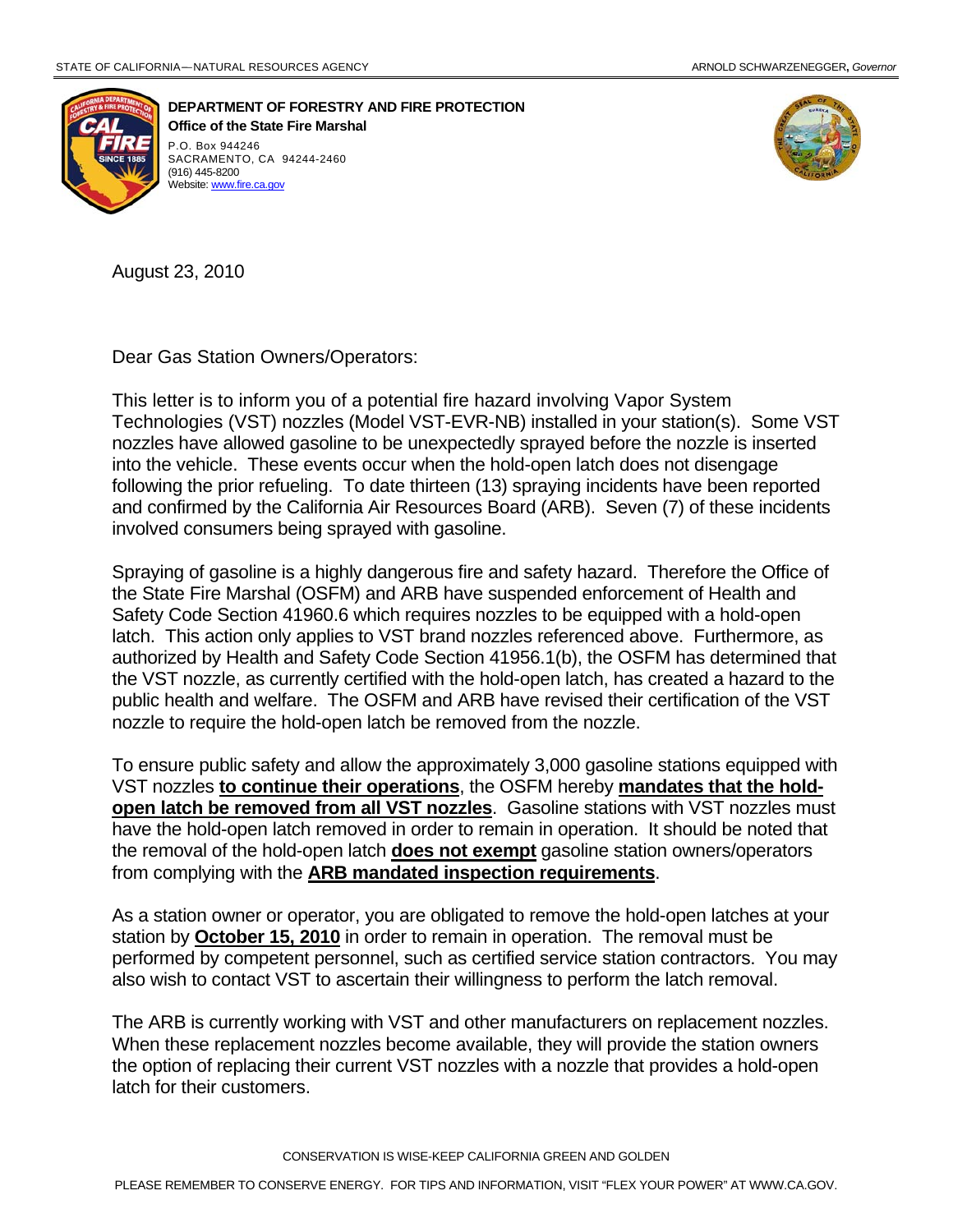Gas Station Owners/Operators August 23, 2010 Page 2

> Please complete and sign the attached form demonstrating compliance with the mandate and return it to ARB at the address shown on the form. Failure to remove the hold-open latches by October 15, 2010 will subject gasoline stations to enforcement actions by the local fire authority.

> We also **strongly recommend** that you post the attached sign or a similar warning on the dispensers to advise the public not to use objects to engage the nozzle trigger for fueling.

Thank you in advance for your cooperation in this matter. If you have any questions or need further information, please contact James Parsegian, Senior Deputy State Fire Marshal, Fire Engineering Division at (916) 445-8415 or james.parsegian@fire.ca.gov.

Jongal

Acting State Fire Marshal TONYA L. HOOVER

**Attachments**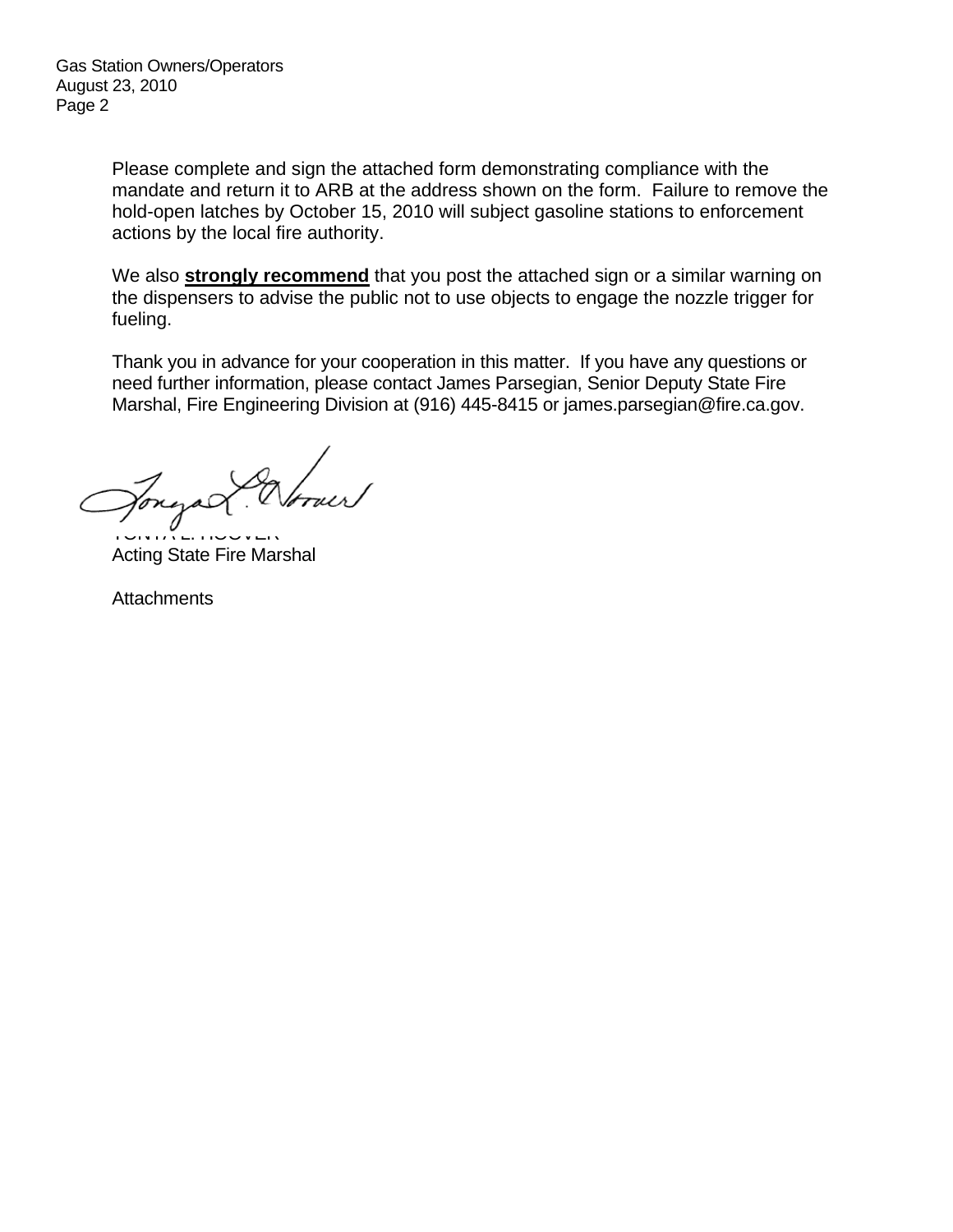

California Environmental Protection Agency



### **PROOF OF COMPLIANCE**

To mitigate a potential fire hazard with the Vapor Systems Technologies (VST) gasoline nozzles model VST-EVR-NB, the Office of the State Fire Marshal (OSFM) has mandated the removal of the hold-open latch. Failure to remove the hold-open latches by October 15, 2010 will subject gasoline stations to enforcement actions by the local fire authority.

Hold Open Latches Removed

Latch Removed by VST Representative

Latch Removed by Service Contractor

Hold Open Latches Not Removed



Station Name

| <b>Station Address (Street)</b> | City and Zip Code |
|---------------------------------|-------------------|
|                                 |                   |

Signature and Printed Name of Station Owner/Operator/Representative Date

Signature, Printed Name, and Business Affiliation of Latch Removal Technician/Contractor Date

**Original Signed Form Must Be Returned to Air Resources Board Monitoring and Laboratory Division P. O. Box 2815, Sacramento, CA 95812-2815 ATTN: VST Hold-Open Latch Removal**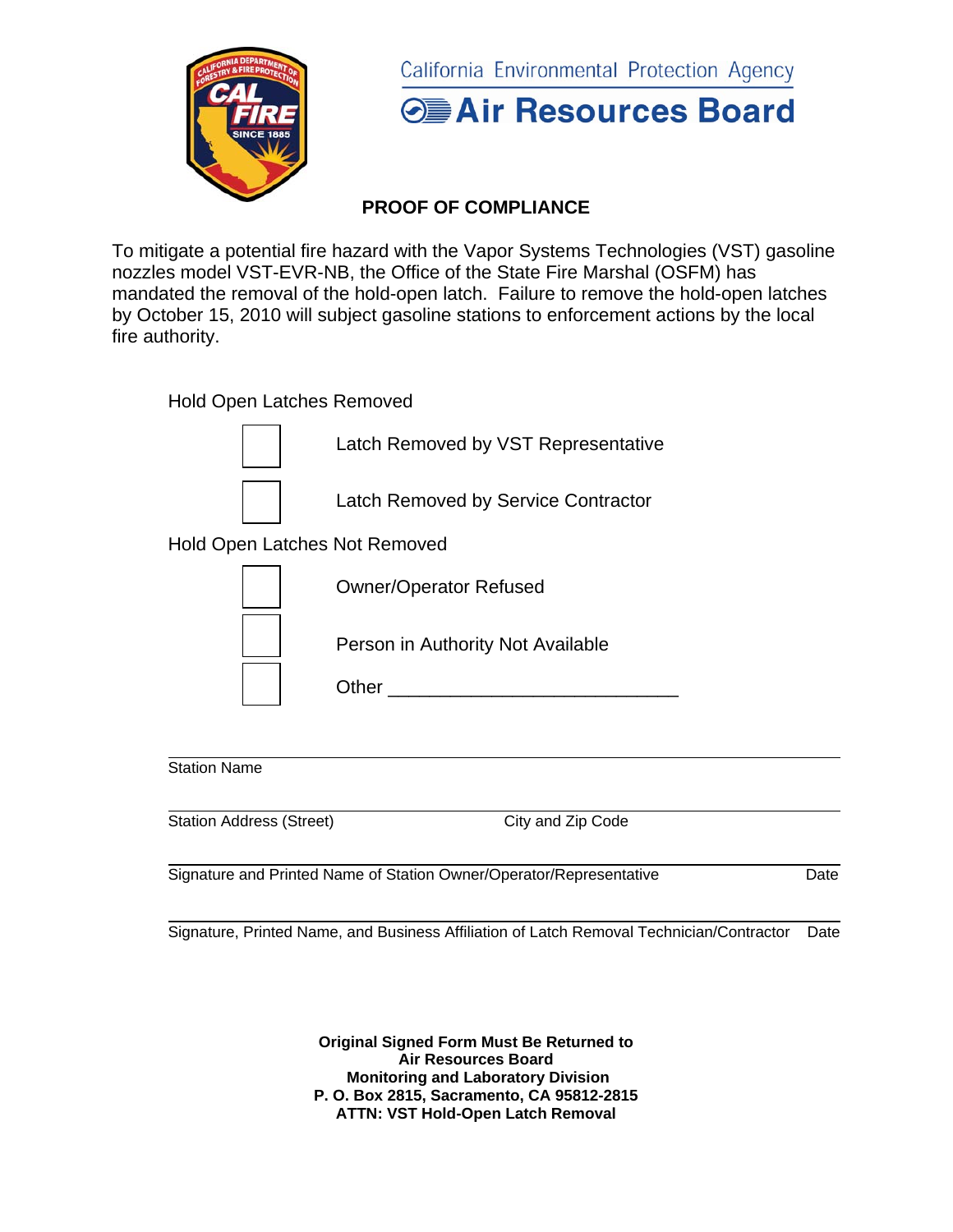# ATTENTION CUSTOMER SAFETY ADVISORY

## The State Fire Marshal has required removal of hold-open latches on these nozzles.



Do not use objects to keep nozzles open – it creates serious risk of injury or fire.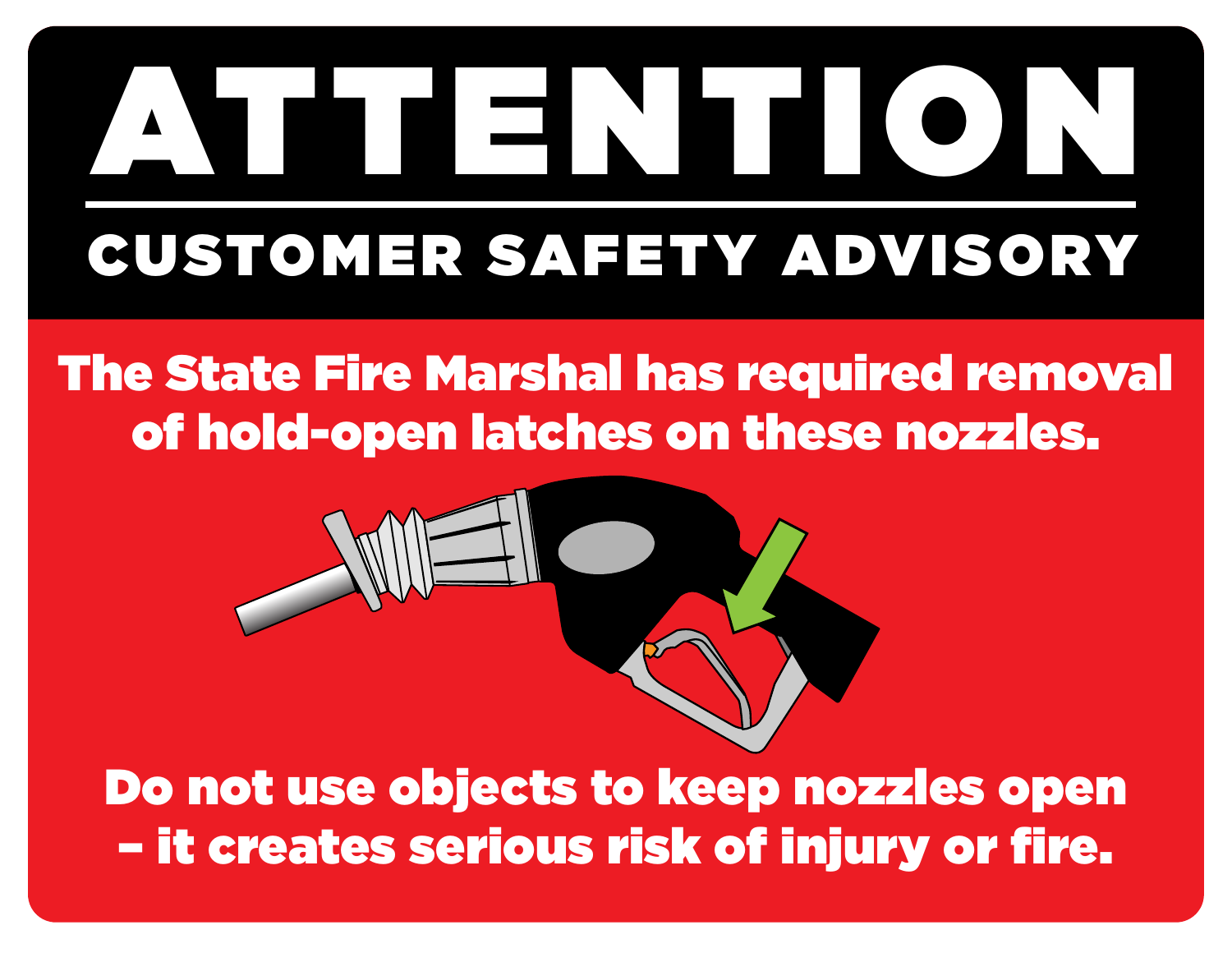

**CALIFORNIA DEPARTMENT OF FORESTRY & FIRE PROTECTION OFFICE OF THE STATE FIRE MARSHAL FIRE ENGINEERING - VAPOR RECOVERY PROGRAM**

### **VAPOR RECOVERY CERTIFICATION**



#### VAPOR RECOVERY DISPENSING NOZZLE

| <b>CERTIFICATION No:</b> | 005-0044:0010                                                                                                                                                                                                                                                                                                                                                                                                                                                                                                                                                                                                                                                                                                                                                                                                                                                                                                                | Page 1 of 1 |
|--------------------------|------------------------------------------------------------------------------------------------------------------------------------------------------------------------------------------------------------------------------------------------------------------------------------------------------------------------------------------------------------------------------------------------------------------------------------------------------------------------------------------------------------------------------------------------------------------------------------------------------------------------------------------------------------------------------------------------------------------------------------------------------------------------------------------------------------------------------------------------------------------------------------------------------------------------------|-------------|
| <b>MANUFACTURER:</b>     | VAPOR SYSTEM TECHNOLOGIES, INC., 650 Pleasant Valley Drive, Springboro, OH<br>45066                                                                                                                                                                                                                                                                                                                                                                                                                                                                                                                                                                                                                                                                                                                                                                                                                                          |             |
|                          | Contact: Glenn Walker (937) 704-9333 Fax (937) 704-9443                                                                                                                                                                                                                                                                                                                                                                                                                                                                                                                                                                                                                                                                                                                                                                                                                                                                      |             |
| <b>DESIGN:</b>           | Model VST-EVR-NBcc vapor recovery type hose nozzle valve for flammable fluids<br>(automatic type without hold-open latch device). Where "cc" is the color code of the<br>scuff guard. This valve is an automatic self-closing type hose-nozzle valve with a female<br>coaxial type connection and vapor return capabilities intended for use with flammable<br>liquid dispensing devices arranged for vapor recovery. They are equipped with the usual<br>automatic mechanism designed to shut off the flow of liquid when the automobile tank is<br>full. They include a shear section in the spout to permit breakaway should the valve be<br>subjected to excessive bending load, may not have a spring-loaded latch which may be<br>set to hold the valve open, and are provided with a vapor return passage designed for<br>collection of saturated vapors by means of a "tight seal" with the automobile fill opening. |             |
| <b>APPLICATION:</b>      | The nozzle valves shall be used only with listee's VST-EVR compliant products. (VST's<br>EVR hoses and safety breakaways). The inner liquid line is rated 50 psi maximum and<br>the outer vapor return line is rated $\frac{1}{2}$ psi maximum.                                                                                                                                                                                                                                                                                                                                                                                                                                                                                                                                                                                                                                                                              |             |
| <b>INSTALLATION:</b>     | The nozzle valve installation is done in accordance with manufacturer's installation<br>instructions and NFPA 30A. The units are intended to be installed using California State<br>Fire Marshal Certified and compatible Vapor Recovery System Component Parts: Such<br>as hoses and safety breakaway valves. The installer is responsible for ensuring<br>compatibility of component parts and current California State Fire Marshal Certification.                                                                                                                                                                                                                                                                                                                                                                                                                                                                        |             |
| <b>MARKING:</b>          | The manufacturer's name and Part Number are provided on an aluminum nameplate<br>riveted to the lever guard. Additionally, each nozzle valve will ship from the factory with<br>an adhesive-backed label stating compatibility with approved VST products and UL<br>Standard.                                                                                                                                                                                                                                                                                                                                                                                                                                                                                                                                                                                                                                                |             |
| <b>CERTIFICATION:</b>    | Certified for use with VST Phase II EVR systems.                                                                                                                                                                                                                                                                                                                                                                                                                                                                                                                                                                                                                                                                                                                                                                                                                                                                             |             |
| <b>NOTE:</b>             | The certification for the VST nozzle has been revised showing the hold-open latch device<br>removed.                                                                                                                                                                                                                                                                                                                                                                                                                                                                                                                                                                                                                                                                                                                                                                                                                         |             |

This certification is made pursuant to the authority granted to the California State Fire Marshal as contained in Sections 41955 through 41960 inclusive, California Health and Safety Code. The certification is based upon independent tests or other technical data submitted by the applicant. CSFM staff has reviewed the test results and/or data but does not make an independent verification of any claims. This certification is not an endorsement or recommendation for the use of the item(s) specified. This certification should not be used to verify correct operational requirements or installation criteria.

Date Issued: **August 23, 2010** Authorized By: **James Parsegian** 

*Vapor Recovery Program Program Coordinator*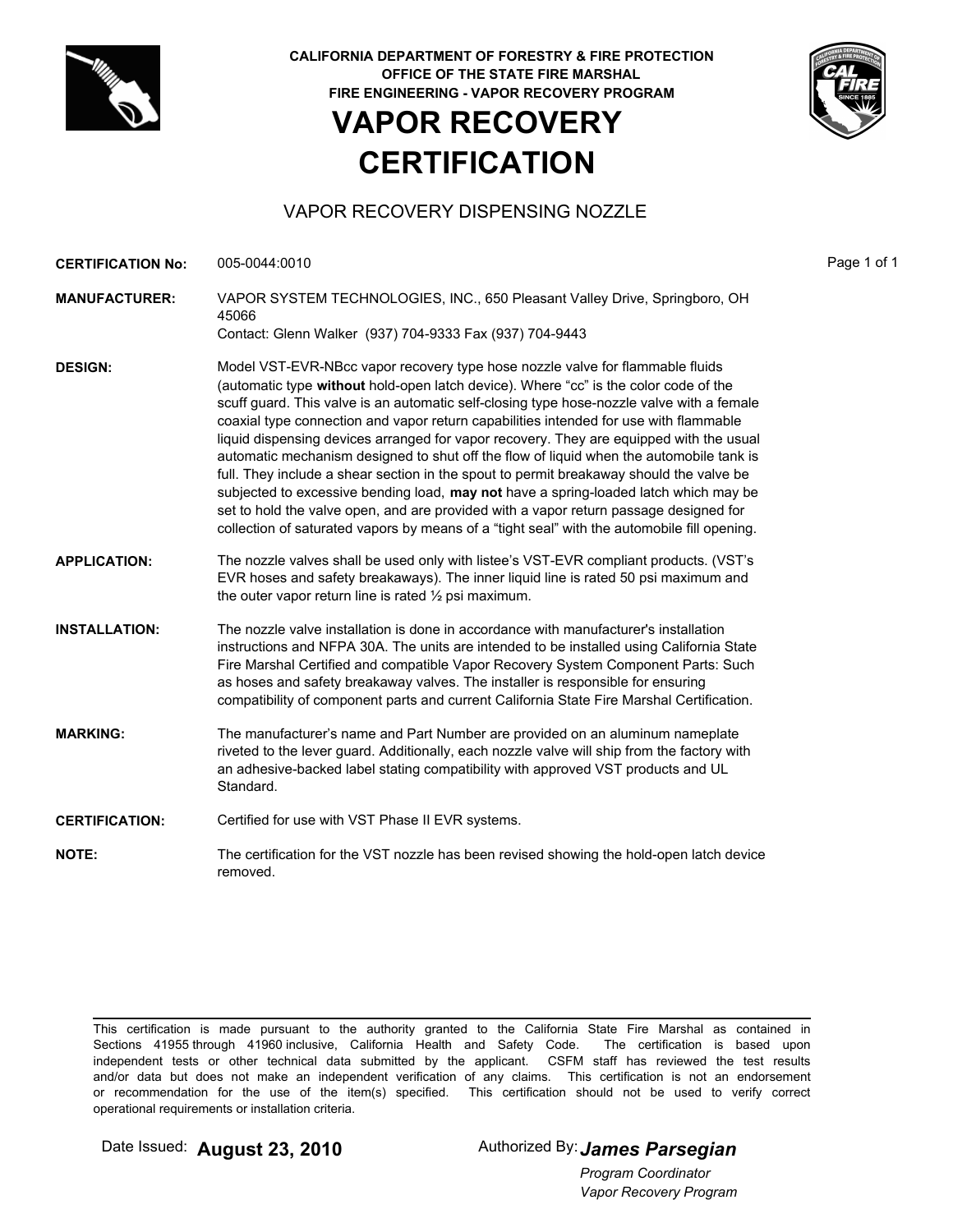

 **DEPARTMENT OF FORESTRY AND FIRE PROTECTION Office of the State Fire Marshal**  P.O. Box 944246 SACRAMENTO, CA 94244-2460 (916) 445-8200 Website: www.fire.ca.gov



August 24, 2010

Dear Fire Chiefs/Fire Marshals:

This letter is to inform you of a potential fire hazard involving Vapor System Technologies (VST) nozzles (Model VST-EVR-NB) installed in gas stations within your jurisdiction. Some VST nozzles have allowed gasoline to be unexpectedly sprayed before the nozzle is inserted into the vehicle. These events occur when the hold-open latch does not disengage following the prior refueling. To date thirteen (13) spraying incidents have been reported and confirmed by the California Air Resources Board (ARB). Seven (7) of these incidents involved consumers being sprayed with gasoline.

Spraying of gasoline is a highly dangerous fire and safety hazard. Therefore the Office of the State Fire Marshal (OSFM) and ARB have suspended enforcement of Health and Safety Code Section 41960.6 which requires nozzles to be equipped with a hold-open latch. This action only applies to VST brand nozzles referenced above. Furthermore, as authorized by Health and Safety Code Section 41956.1(b), the OSFM has determined that the VST nozzle, as currently certified with the hold-open latch, has created a hazard to the public health and welfare. The OSFM and ARB have revised their certification of the VST nozzle to require the hold-open latch be removed from the nozzle.

To ensure public safety and allow the approximately 3,000 gasoline stations equipped with VST nozzles **to continue their operations**, the OSFM hereby **mandates that the hold-open latch be removed from all VST nozzles**. Gasoline stations with VST nozzles must have the hold-open latch removed in order to remain in operation. It should be noted that the removal of the hold-open latch **does not exempt** gasoline station owners/operators from complying with the **ARB mandated inspection requirements**. The gas station owners/operators are obligated to remove the holdopen latches at their stations by **October 15, 2010** in order to remain in operation. If the station owners/operators fail to complete and sign the form demonstrating compliance with the mandate and return it to ARB by October 15, 2010, you will be notified of the gasoline stations that are not in compliance.

We also **strongly recommended** that the station owners/operators post signs on the dispensers warning the public not to use objects to engage the nozzle trigger for fueling.

The ARB is currently working with VST and other manufacturers on replacement nozzles. When these replacement nozzles become available, they will provide the station owners the option of replacing their current VST nozzles with a nozzle that provides a hold-open latch for their customers.